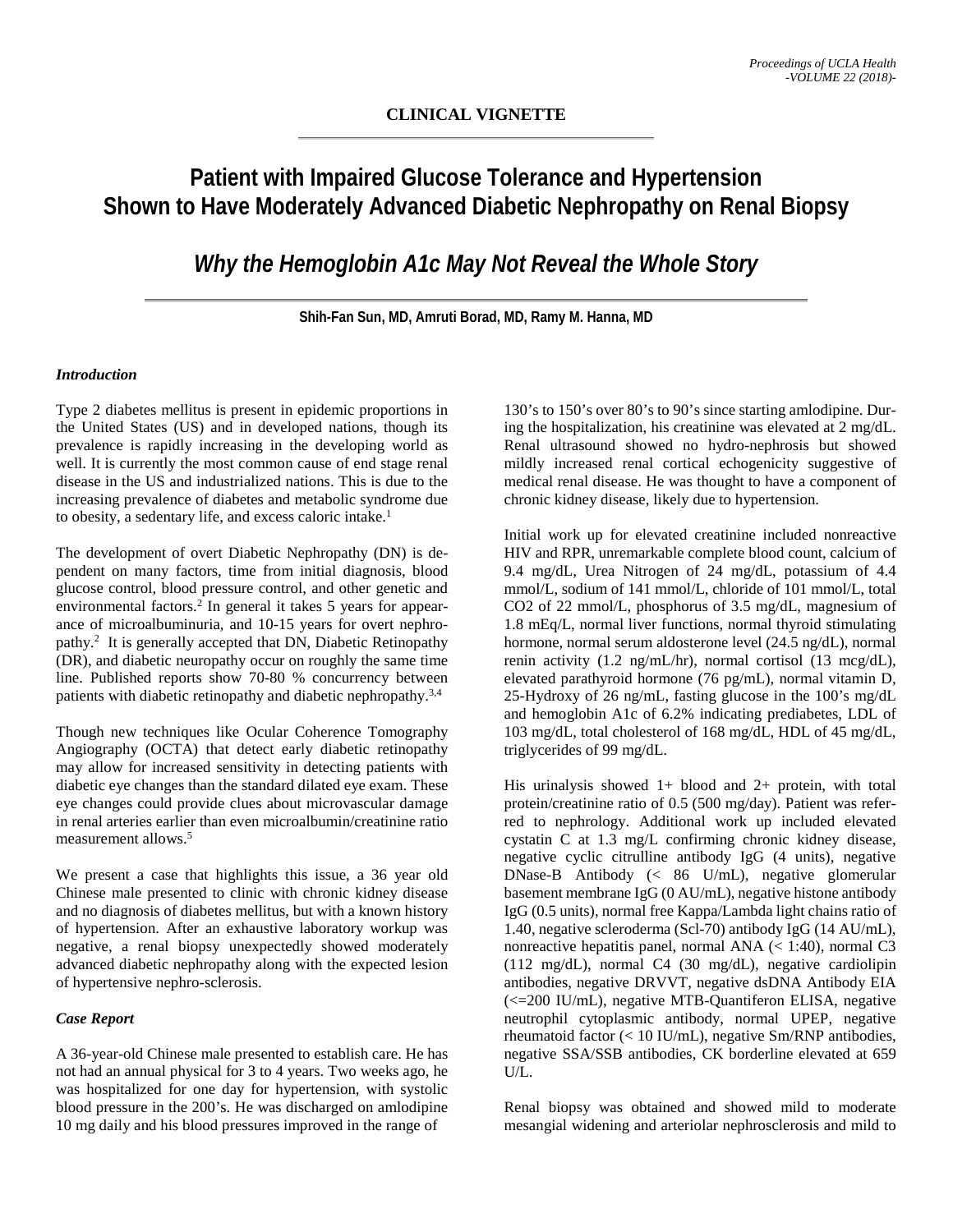moderate tubulointerstitial scarring suggestive of mild to moderate diabetic nephropathy and hypertensive nephronsclerosis. No immune complex deposits were seen. Renal artery stenosis was ruled out by doppler ultrasound. Echocardiogram showed no coarctation. MRI abdomen showed no adrenal masses. His hypertension regimen was changed to amlodipine, labetalol and losartan. He lost 7% of his body weight with hemoglobin A1c improving to 5%. See Figure 1 for lab trends in this patient and Figure 2 for biopsy slide results.

#### *Discussion*

Given the increasing incidence and prevalence of Diabetes mellitus of both types it is expected that the rate of diabetic nephropathy will rise accordingly. This is especially worrisome given the rising number of younger patients who develop diabetic disease from increased caloric consumption, a sedentary lifestyle, and resultant metabolic syndrome. In this case we see a patient who presented for care after years of not being followed by a physician. The initial hemoglobin A1c was not in the diabetic range and it appeared that hypertension was predominantly responsible for his renal injury. The history that the patient lost 20-30 lbs prior to seeking care, however, provided a clue that can explain the pathological findings on biopsy-namely was that his diabetes was far worse at one point and improved with weight loss. It known even eating less in attempting to lose weight, and overt weight loss can help in controlling hemoglobin A1c and glycemic control.6

The importance of detecting diabetic retinopathy in predicting risk of diabetic nephropathy progression also highlights the need for more sensitive methods to detect diabetic retinopathy. The OCTA technique is promising and currently in study. Given the concurrency of DR and DN it is likely that any method used for early detection of one condition could help identify patients at risk for developing the other condition. In addition to increasing detection of DR there is a need for more sensitive markers to evaluate presence of diabetic nephropathy. The use of intra renal resistive indices, $7$  and biomarkers such as TNF-alpha (tumor necrosis factor-alpha) FGF 23 (fibroblast growth factor 23), PEDF-1 (pigment epithelium-derived factor), and FGF 21 (fibroblast growth factor 21) in urine among other represents exciting developments in the quest for earlier diagnosis of diabetic nephropathy.8

Acknowledgement: We would like to acknowledge Dr. William Wallace's help in obtaining slides from biopsy.

### *Figures*



**Figure 1.** Biopsy photo showing diabetic nephropathy and hypertensive nephrosclerosis. Diabetic nephropathy (DN) noted with findings of mesangial widening and nephrosclerosis noted in light microscopy with Periodic acid Schiff stain (PAS) 40x magnification. Classified as DN class IIb lesion per Tervaert et al JASN 2010.<sup>9</sup>



**Figure 2.** Plot of blood pressure (systolic and diastolic), fasting glucose, serum creatinine, and proteinuria in patient with IGT clinically and DN on biopsy. IGT= Impaired glucose tolerance, DN=Diabetic nephropathy

#### **REFERENCES**

- 1. **Lim AKh**. Diabetic nephropathy complications and treatment. *Int J Nephrol Renovasc Dis*. 2014 Oct 15;7: 361- 81. doi: 10.2147/IJNRD.S40172. eCollection 2014. Review. PubMed PMID: 25342915; PubMed Central PMCID: PMC4206379.
- 2. **Shahbazian H, Rezaii I**. Diabetic kidney disease; review of the current knowledge. *J Renal Inj Prev*. 2013 Jun 1;2 (2):73-80. doi: 10.12861/jrip.2013.24. eCollection 2013. Review. PubMed PMID: 25340133; PubMed Central PMCID:PMC4206005.
- 3. **He F, Xia X, Wu XF, Yu XQ, Huang FX**. Diabetic retinopathy in predicting diabetic nephropathy in patients